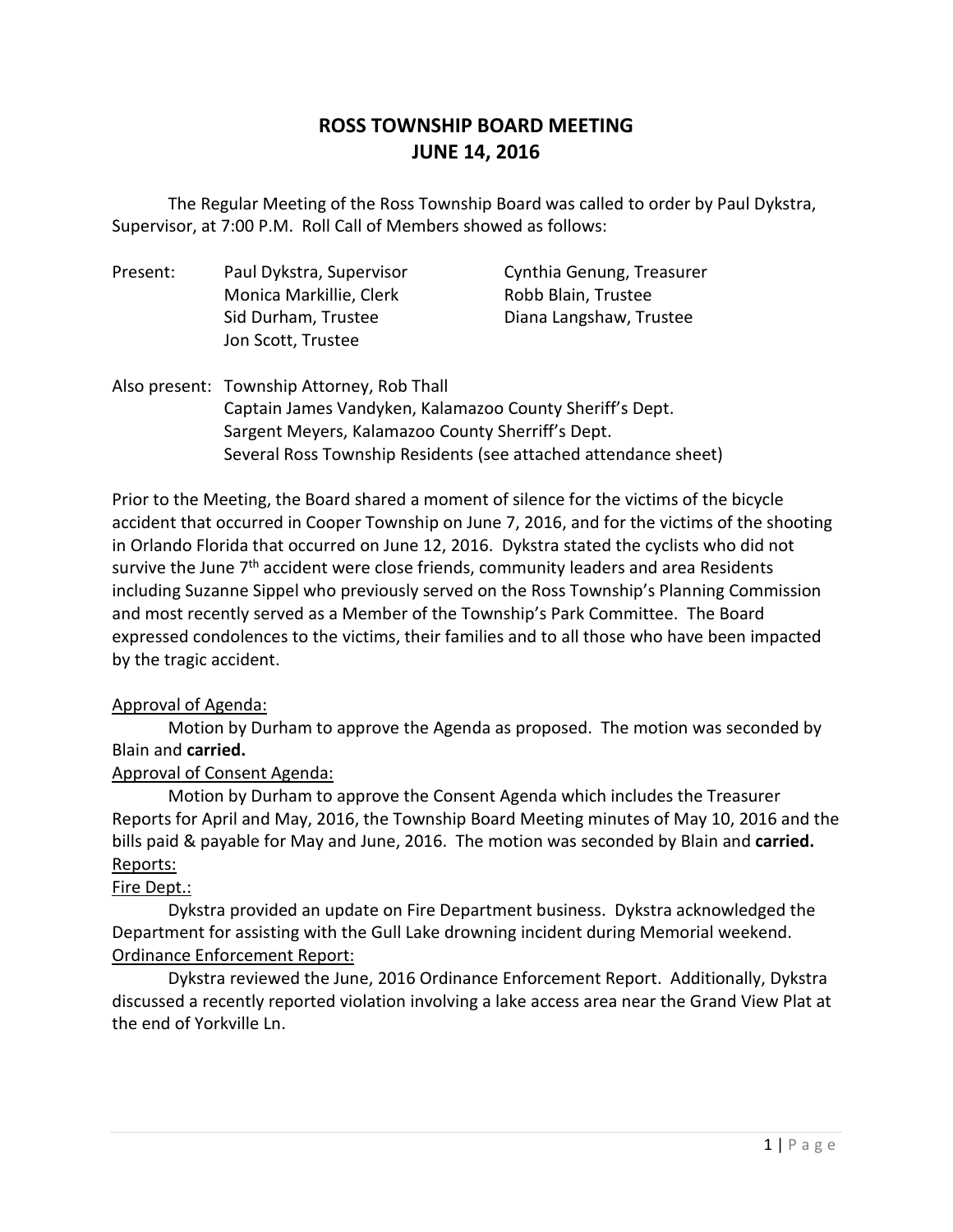#### Police Report:

Captain Vandyken and Sergeant Meyers of the Kalamazoo County Sheriff's Department (KCSD) were present to introduce themselves to the Board and to discuss law enforcement issues in the township including issues related to the Gull Lake sand bar. Captain Vandyken and Sargent Meyers addressed questions from residents who live near the sand bar. The questions were related to excessive noise and trespassing during events including, pirate's day, mardi gras and the  $4<sup>th</sup>$  of July. Dykstra reported pirate's day has been rescheduled to June 25<sup>th</sup>. Captain Vandyken assured the Residents there will be a law enforcement presence at the sand bar during these events via combined efforts from several Law Enforcement agencies including MSP and the DNR. Sargent Meyers reported they plan to have twenty officers patrolling the area on Pirates Day which includes on land and in the water. Becky Vandermeulen inquired about who to contact for reporting issues on Pirates Day. Captain Vandyken provided the phone number for the Sheriff's Department, which is as follows: 269-383-8882. After extended discussion, the Board thanked Captain Vandyken and Sargent Meyers for attending the Meeting and for all their efforts in dealing with the issues at the gull lake sand bar. The Board also thanked the residents for their continued efforts and support with actions to resolve the issues related to the Gull Lake sand bar.

# Planning Commission:

Scott reported the PC continues to work on screening standards and guidelines relevant to landscaping and how it relates to the Township Zoning Ordinance. Parks Committee:

Scott expressed his sadness for the loss of Suzanne Sippel and recognized Suzanne for her dedication to the Community, the Township's Planning Commission and Parks Committee. Scott added Suzanne was the driving force in moving the Ross Township bike trail forward noting she also served as a Member of the Kalamazoo County Parks Foundation, and worked effortlessly **tirelessly** to develop GLAT. Scott stated Suzanne's knowledge, hard work and dedication to the Parks Committee will be missed and further expressed concern regarding how the Committee will move forward without Suzanne's expertise. Scott requested the Board consider allowing him to hire a consultant to work with the Parks Committee to continue efforts in developing the Ross Township bike trail. Scott offered a proposal to raise \$10,000 for the cost to hire a consultant to work with the Parks Committee for a 12 month period of time.

Motion by Durham to grant Scott the Authority to hire a Planning Consultant to work with the Township Park Committee on the development of the Township Bike trail for a twelve month period. Included in the motion is the agreement to not exceed \$10,000. The motion was seconded by Markillie and **carried**.

#### Supervisor Report:

Dykstra reviewed the Supervisor's Report for June, 2016. Items discussed included the new Township park sign, the recently repaired Yorkville Cemetery sign, and updates regarding the new building project.

#### Public Comment:

No Public Comment